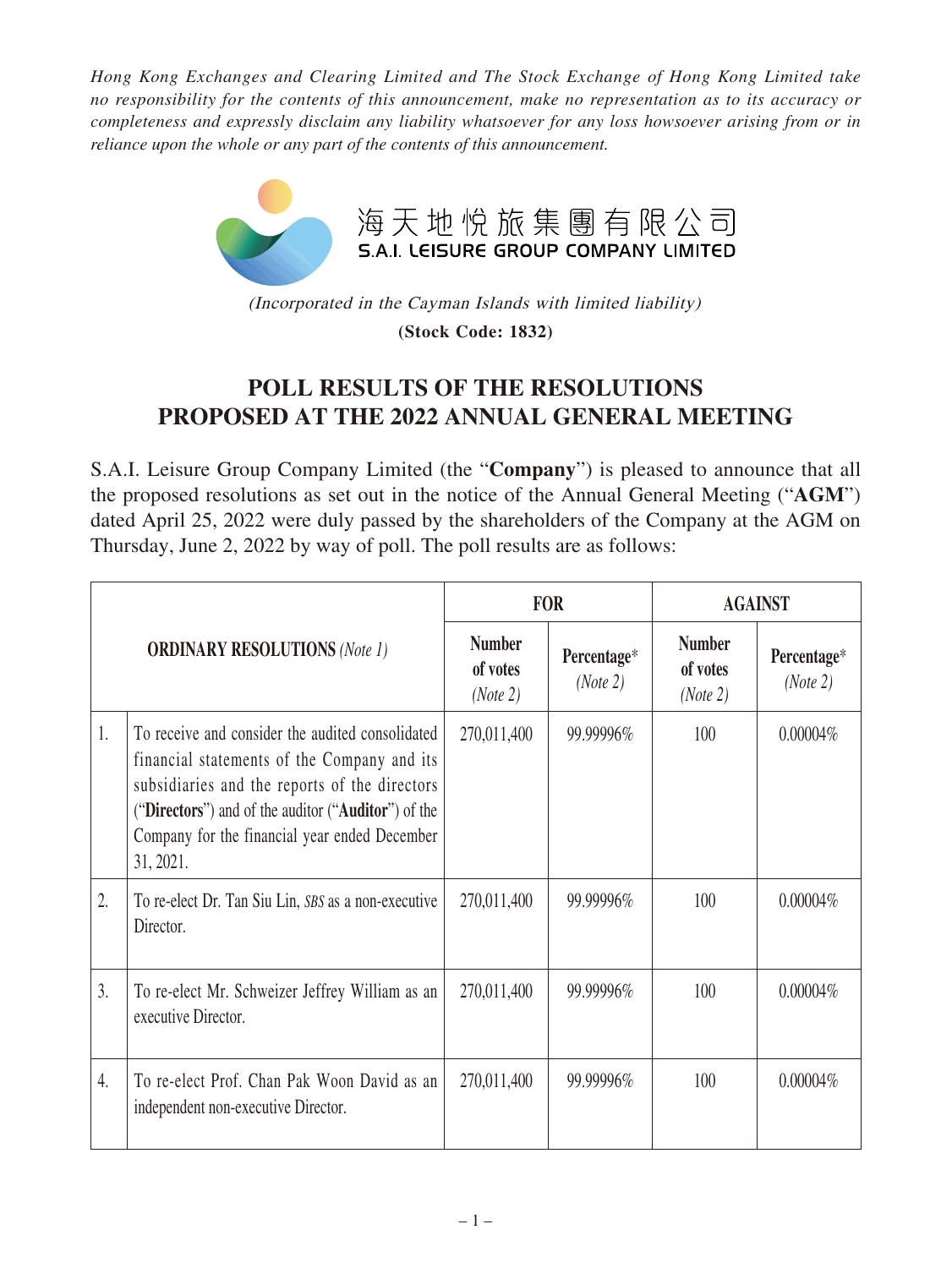| <b>ORDINARY RESOLUTIONS (Note 1)</b>                                                                                                                                         |                                                                                                                                                                                                         | <b>FOR</b>                            |                         | <b>AGAINST</b>                        |                         |  |  |
|------------------------------------------------------------------------------------------------------------------------------------------------------------------------------|---------------------------------------------------------------------------------------------------------------------------------------------------------------------------------------------------------|---------------------------------------|-------------------------|---------------------------------------|-------------------------|--|--|
|                                                                                                                                                                              |                                                                                                                                                                                                         | <b>Number</b><br>of votes<br>(Note 2) | Percentage*<br>(Note 2) | <b>Number</b><br>of votes<br>(Note 2) | Percentage*<br>(Note 2) |  |  |
| 5.                                                                                                                                                                           | To authorize the board of Directors (the "Board")<br>to fix the Directors' remuneration.                                                                                                                | 270,011,300                           | 99.99993%               | 200                                   | $0.00007\%$             |  |  |
| 6.                                                                                                                                                                           | To appoint Messrs. Ernst & Young as the Auditor<br>and to authorize the Board to fix their remuneration.                                                                                                | 270,011,400                           | 99.99996%               | 100                                   | $0.00004\%$             |  |  |
| 7.                                                                                                                                                                           | To approve a general mandate to the Directors to<br>allot, issue and deal with additional Shares not<br>exceeding 20% of the total number of Shares in<br>issue at the date of passing this resolution. | 270,011,400                           | 99.99996%               | 100                                   | $0.00004\%$             |  |  |
| 8.                                                                                                                                                                           | To approve a general mandate to the Directors to<br>purchase Shares not exceeding 10% of the total<br>number of Shares in issue at the date of passing this<br>resolution.                              | 270,011,400                           | 99.99996%               | 100                                   | $0.00004\%$             |  |  |
| 9.                                                                                                                                                                           | To extend the general mandate granted to the<br>Directors to issue Shares by the number of shares<br>repurchased.                                                                                       | 270,011,300                           | 99.99993%               | 200                                   | $0.00007\%$             |  |  |
| As more than 50% of the votes were cast in favour of each of the above resolutions, all of the above resolutions were duly<br>passed as ordinary resolutions of the Company. |                                                                                                                                                                                                         |                                       |                         |                                       |                         |  |  |
|                                                                                                                                                                              |                                                                                                                                                                                                         | <b>FOR</b><br><b>AGAINST</b>          |                         |                                       |                         |  |  |

| <b>SPECIAL RESOLUTION</b> (Note 1) |                                           | FOR                                   |                         | AGAINST                               |                         |
|------------------------------------|-------------------------------------------|---------------------------------------|-------------------------|---------------------------------------|-------------------------|
|                                    |                                           | <b>Number</b><br>of votes<br>(Note 2) | Percentage*<br>(Note 2) | <b>Number</b><br>of votes<br>(Note 2) | Percentage*<br>(Note 2) |
| 10.                                | To adopt the new Articles of Association. | 270,011,400                           | 99.99996%               | 100                                   | $0.00004\%$             |

**As more than 75% of the votes were cast in favour of the above resolution, the above resolution was duly passed as a special resolution of the Company.**

*\* The above percentages are rounded to the nearest five decimal places.*

*Notes:*

- 1. The full text of the above resolutions is set out in the notice of the AGM dated April 25, 2022.
- 2. The number of votes and percentage of voting shares are based on the total number of shares held by the shareholders who voted at the AGM in person or by proxy.